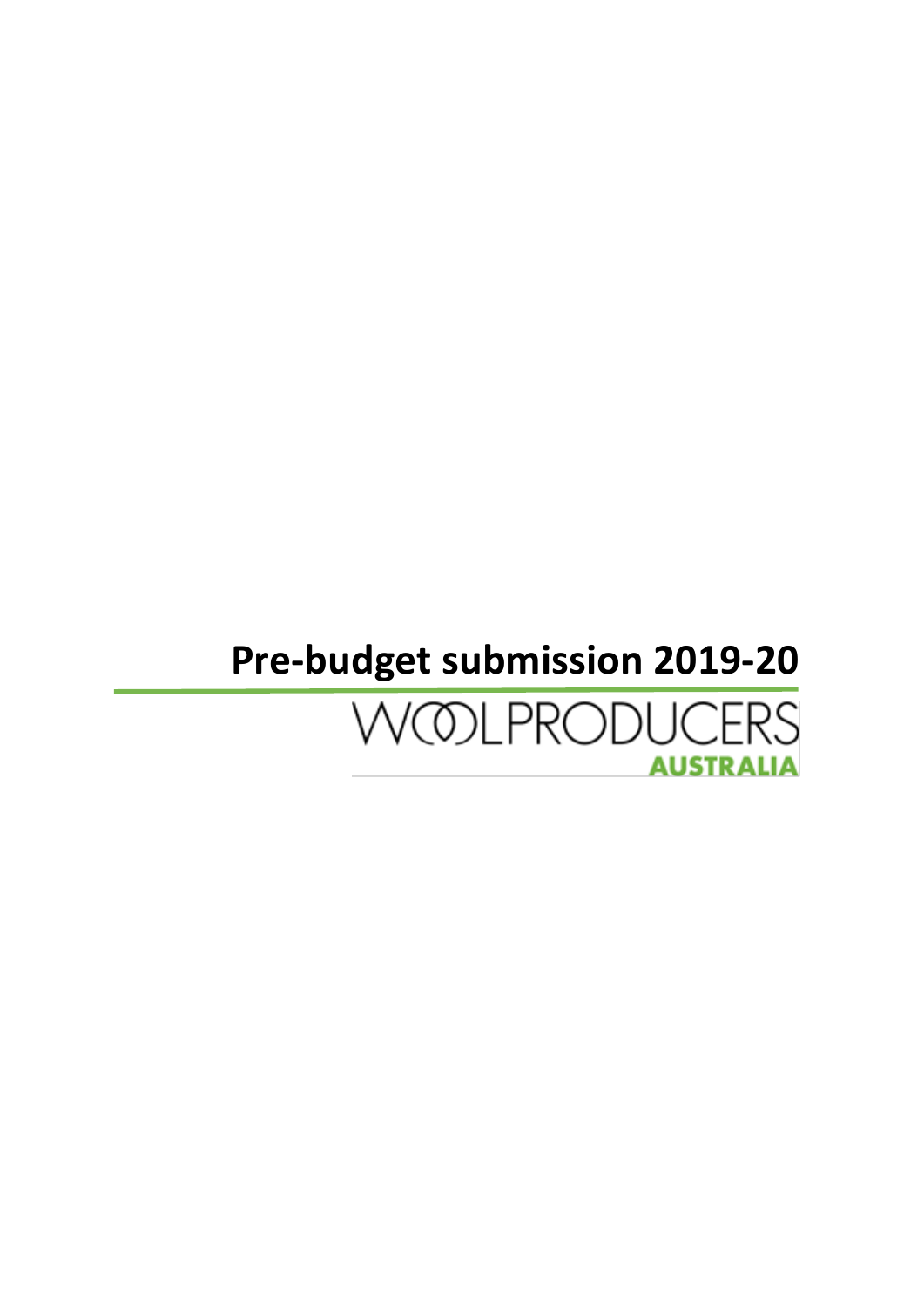### OLPRODUC AUSTRALI/

#### <span id="page-1-0"></span>Letter of transmittal

Senator the Hon. Zed Seselja Assistant Minister for Treasury and Finance Parliament House Canberra ACT 2600

1 February 2019

Dear Senator,

WoolProducers Australia welcomes the opportunity to provide a pre-budget submission for 2019-20 to the Treasury. As the peak industry council representing Australia's 60,000 woolgrowers, our submission is focussed on ensuring the needs of the wool industry are represented in the Treasury's pre-budget consultation.

Our membership is comprised of the industry's commercial, superfine and stud breeding sectors. WoolProducers is nationally representative through our State Farming Organisation members and three democratically elected Independent Directors.

WoolProducers' work includes the provision of advice to Animal Health Australia and State and Federal Governments on behalf of the wool industry on a day-to-day basis through representation on national animal health and welfare committees. WoolProducers works closely with the Department of Agriculture and Water Resources on key issues such as animal health and welfare, biosecurity, pest management control, natural resource management, drought preparedness, emergency animal disease outbreak preparedness, and industry development, including research and trade.

Should you wish to discuss our submission further, please contact WoolProducers Australia CEO, Ms. Jo Hall on 0488 554 811, or via email [\(jhall@woolproducers.com.au\)](mailto:jhall@woolproducers.com.au).

Yours Sincerely,

Edward Storey *President* WoolProducers Australia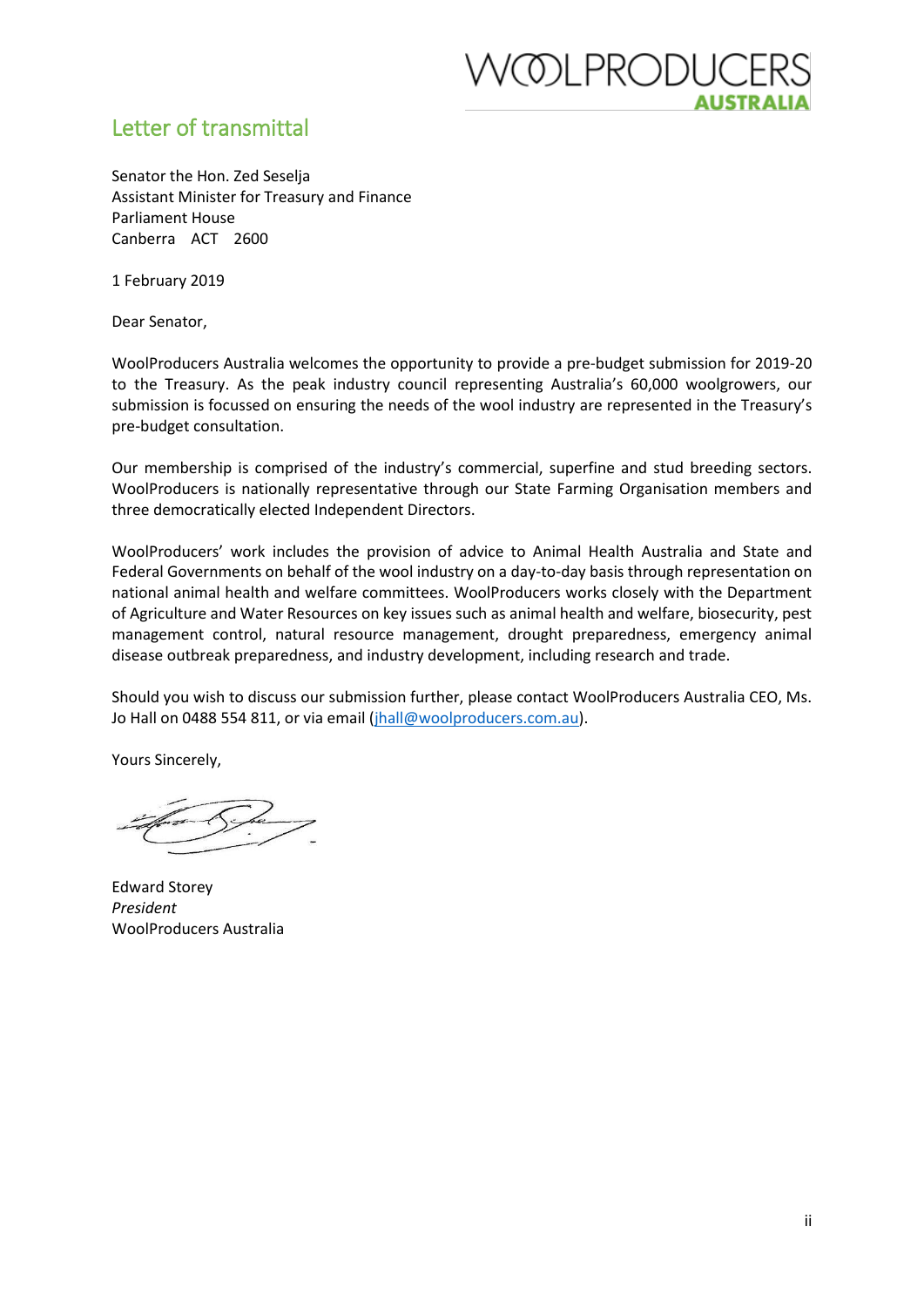### **WOLPRODUCERS AUSTRALIA**

### **Contents**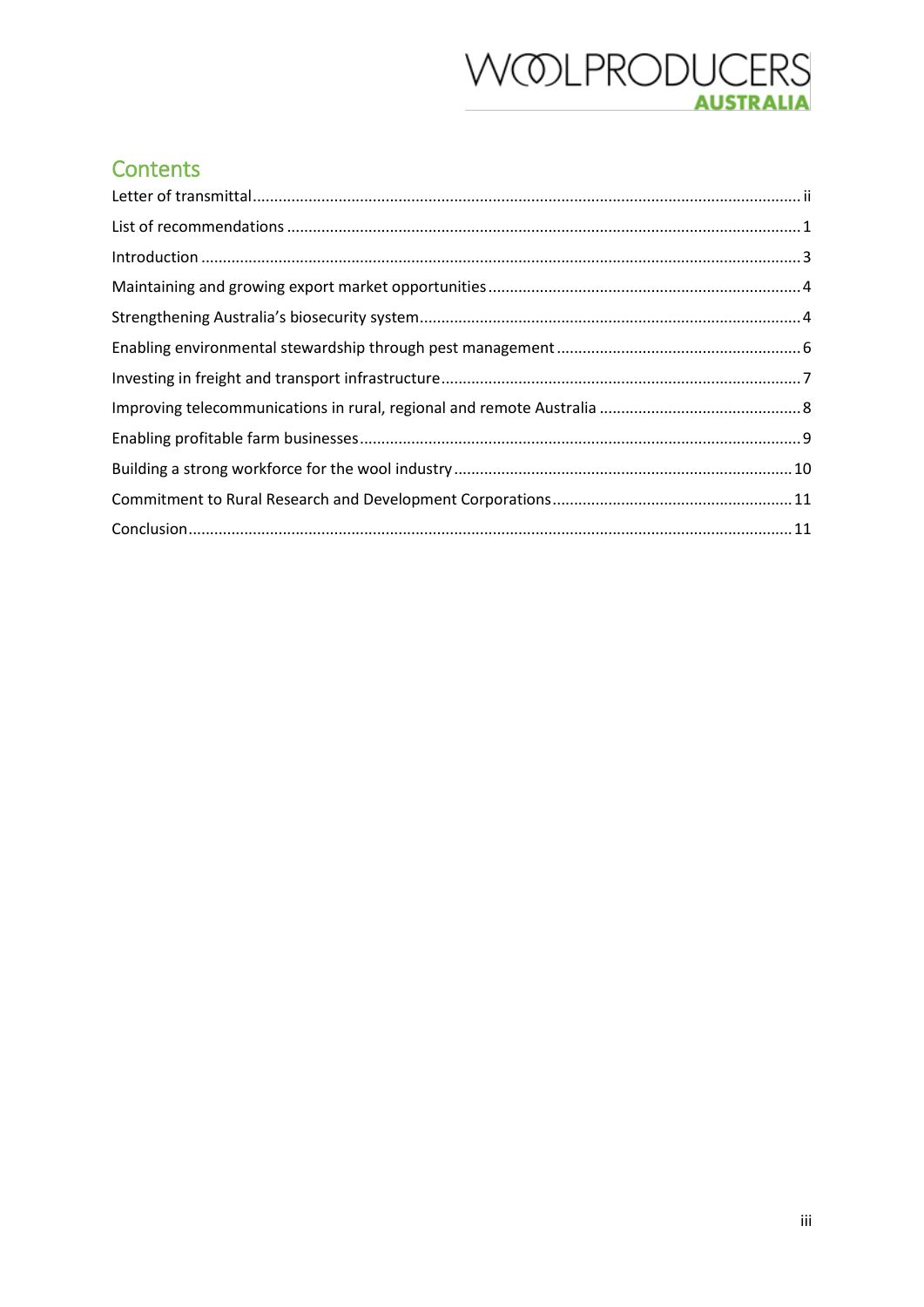### 'OLPRODUC **AUSTRAL**

### <span id="page-3-0"></span>List of recommendations

WoolProducers Australia recommends that the Australian Government:

- 1. Maintains and strengthens existing trade relationships and builds new trade relationships that will enhance export market opportunities for Australian wool;
- 2. Prioritises the EU-FTA and commits to ensuring that the agreement enhances market access for wool;
- 3. Acts promptly to implement all 42 recommendations of the *Priorities for Australia's biosecurity system* report;
- 4. Commits to fund the Centre for Invasive Species Solutions for \$20 million per year from 2021 for ten years to broker and manage strategic, large-scale and collaborative invasive species RD&E;
- 5. Allocates funding for continued contribution to the maintenance and erection of wild dog exclusion/barrier fences;
- 6. Allocates funding to provide systems to sustainably manage kangaroos;
- 7. Commits to funding increased maintenance of existing freight infrastructure, upgrading freight infrastructure identified as a priority from supply-chain modelling, and allocate funding to build new infrastructure that will ultimately decrease freight costs for woolgrowers;
- 8. Promptly acts to implement all ten recommendations from the 2018 Regional Telecommunications Review;
- 9. Allows direct access to Farm Management Deposits to companies and agribusiness trusts;
- 10. Commits to retaining the current provisions around taxation of trust income;
- 11. Commits to extending the current small business instant asset write-off and retains accelerated depreciation arrangements for primary producers in perpetuity;
- 12. Makes Rural Financial Counsellors available to assist farmers in applying for drought aid, in preparing for and recovering from drought events, and to teach business and financial skills that build viable, profitable farm businesses;
- 13. Develops a national drought policy;
- 14. Reduces rural land rates for primary producers during times of drought so that producers are able to manage financially through drought events;
- 15. Commits funding to ensure the longevity of training programmes that provide a skilled workforce suitable for positions in all sectors of the wool industry;
- 16. Provides funding to campaigns and organisations that focus on promoting occupational health and safety in the agriculture industry, and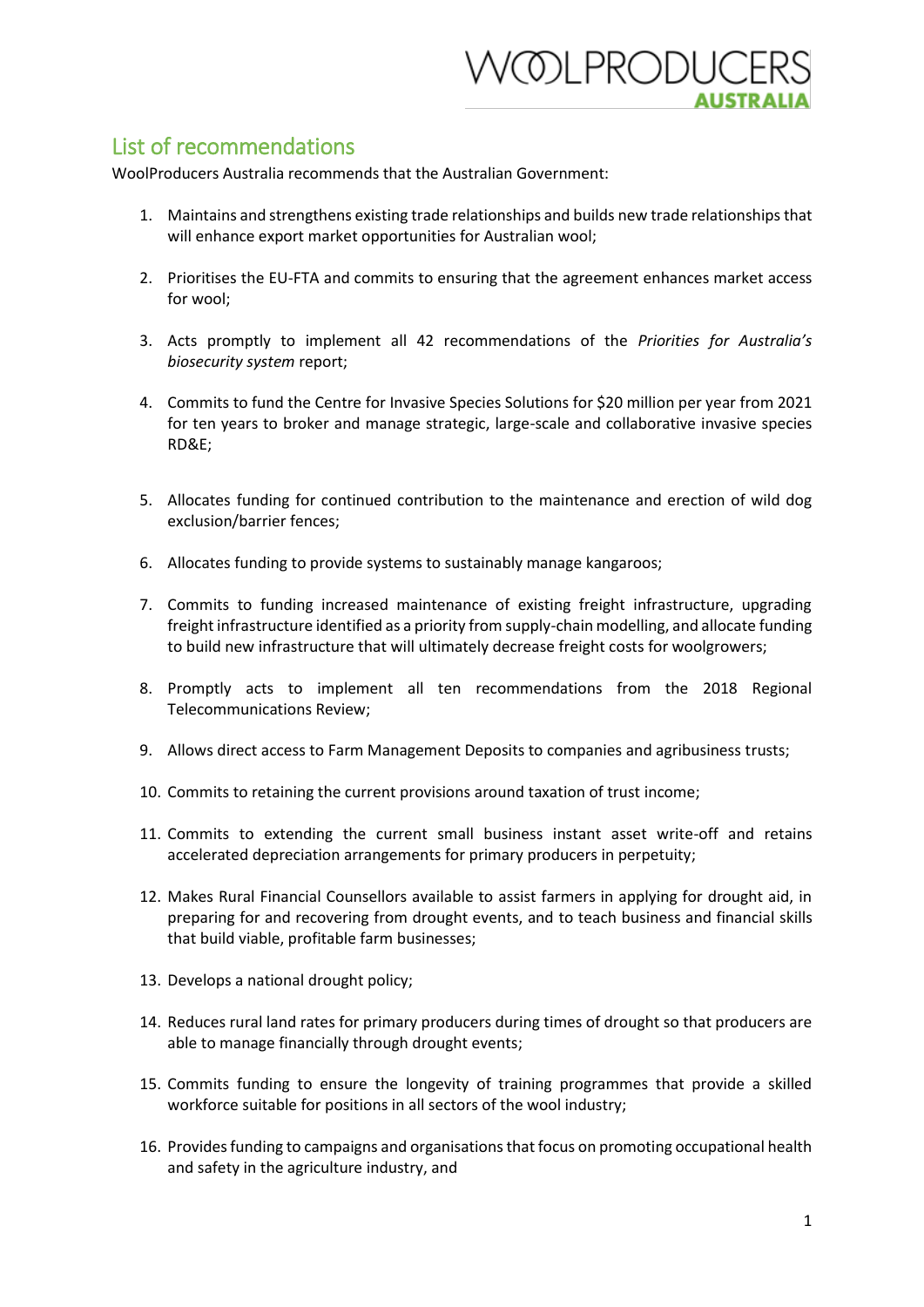

17. Maintains the Rural Research and Development Corporation model and commits to continued contributions matching industry R&D levies.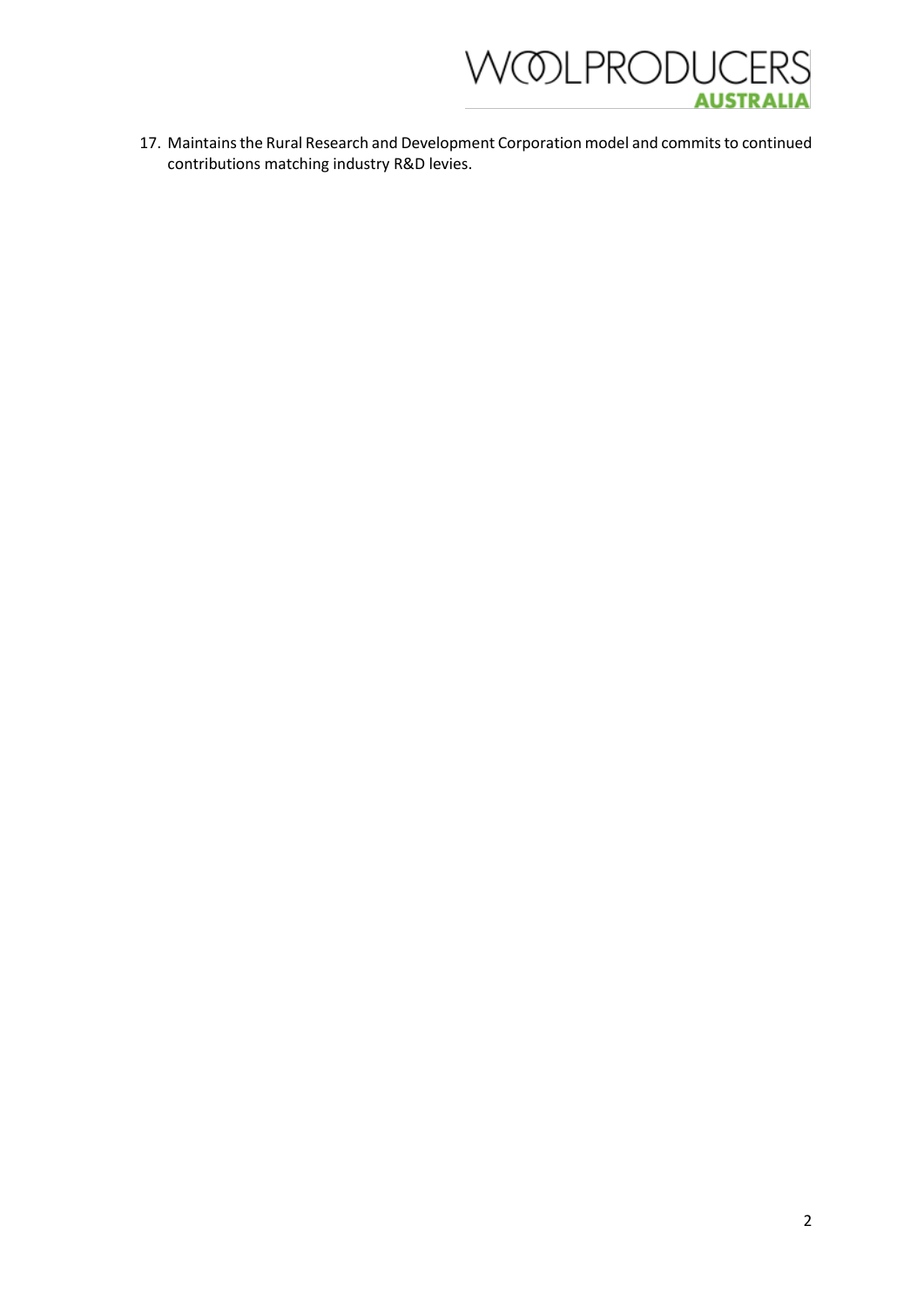

#### <span id="page-5-0"></span>Introduction

The wool industry is a significant commodity in Australian agriculture and makes a substantial contribution to the national economy. The industry employs approximately 200,000 workers and contributes more than \$4.3 billion to Australian exports each year. Australia is the world's biggest producer of raw wool, which makes up 1.2 per cent of the global apparel market by volume but 8 per cent by value. The map below indicates the main wool production areas in Australia, many of which are in regional and remote areas<sup>1</sup>.



**Figure 1:** Main wool-producing areas in Australia

WoolProducers is supportive of the National Farmers' Federation's (NFF) vision for Australian agriculture to become a \$100 billion industry by 2030. Opportunities for the industry to benefit from its reputation for producing safe, high quality food and fibre will enable agriculture to work towards achieving this vision. But to do so, the industry must be supported by regulatory and public policy settings that support the industry to grow.

As a commodity, wool has great potential to contribute to Australian agriculture achieving the NFF's \$100 billion vision. Opportunities for the Australian Government to assist the wool industry contribute to this vision include maintaining and expanding export market opportunities, investing in infrastructure that supports farm businesses and reduces supply chain costs, providing improved connectivity in regional and remote areas, and encouraging the next generation of workforce in the wool industry will all contribute to enabling profitable wool growing businesses. In doing so, wool's contribution to the \$100 billion vision of the NFF will be considerable.

The recommendations in this submission are organised by key priorities for the wool industry. WoolProducers also supports the NFF's pre-budget submission 2019-20. Together, the

<sup>1</sup> Adapted fro[m www.learnaboutwool.com](http://www.learnaboutwool.com/)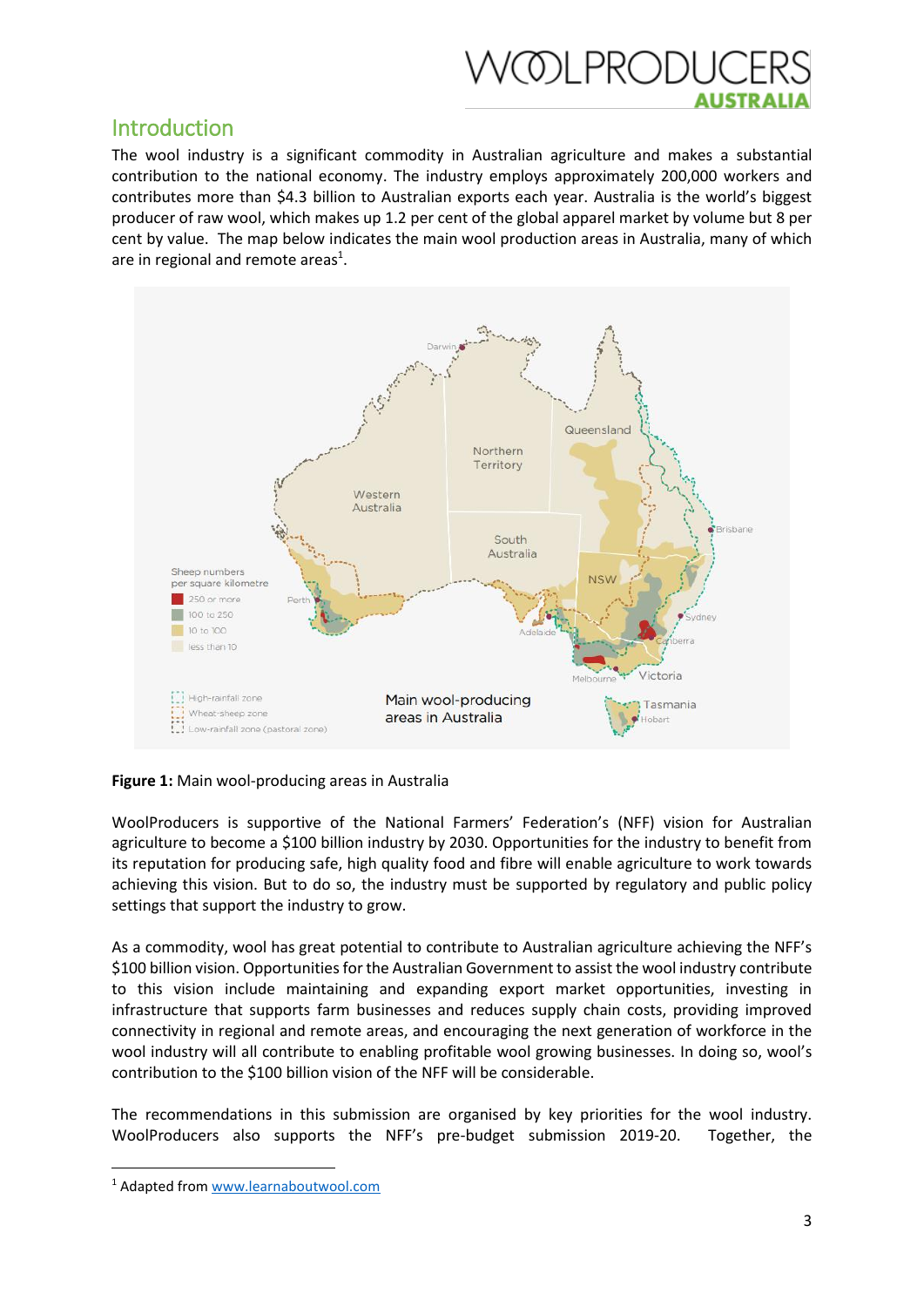### /OLPRODU

recommendations made in these submissions will benefit not only the wool industry and the agricultural sector, but all Australians through the significant contribution wool, and the whole of agriculture, can deliver to our nation.

#### <span id="page-6-0"></span>Maintaining and growing export market opportunities

The Australian wool industry is reliant on export markets with 98 per cent of our raw wool exported. Wool exports contribute more than \$4.3 billion to our economy<sup>1</sup>. The main export countries are:

- China (74 per cent);
- European Union (8 per cent), and
- India (5 per cent).

**.** 

It is important that existing trade relationships are maintained, and trade relations with India in particular, are strengthened so that the Australian wool industry maintains market access and can benefit from future market opportunities. The Australian Government should continue to develop opportunities that will generate access to new markets and increase wool trade.

Expansion of the TPP-11 and improving existing free trade agreements (relative to wool) will strengthen our multilateral trade system and provide ongoing and new markets for Australian wool. Wool exports to TPP-11 members totalled \$35 million in 2017<sup>2</sup> and the agreement will generate increased demand for Australian wool in partnering countries because of the rules of origin for textiles in the agreement.

**Recommendation 1:** The Australian Government maintains and strengthens existing trade relationships and builds new trade relationships that will enhance export market opportunities for Australian wool.

Wool has been identified as an important product in the Australia-EU FTA, with opportunity for the agreement to improve market access for wool in the EU. In 2018, our wool exports to the EU were valued at \$333 million<sup>3</sup>. WoolProducers encourages the Australian Government to prioritise this free trade agreement.

**Recommendation 2:** That the Australian Government prioritises the EU-FTA and commits to ensuring that the agreement enhances market access for wool.

### <span id="page-6-1"></span>Strengthening Australia's biosecurity system

Australian wool is sourced by export markets for its high quality and because of our disease-free status for many livestock diseases that cause significant losses in other counties. These diseases include Foot and Mouth Disease (FMD). An outbreak of an emergency animal disease such as FMD would have an enormous impact on the Australian wool industry, with export markets closing imports of wool for a minimum of six to 12 months.

Strengthening existing biosecurity practices that protect Australia from the entry of pests, weeds, invasive species and diseases is necessary for ongoing export market access for wool. The concept of shared responsibility is being promoted more and increased community awareness of biosecurity is vital for maintaining biosecurity compliance and prevention of incursions.

<sup>2</sup> Australian Government Department of Foreign Affairs and Trade, 2018, *TPP-11 outcomes: Goods market access*, [www.dfat.gov.au](http://www.dfat.gov.au/)

<sup>3</sup> Media Release, *Negotiations launched for Australia-EU FTA*, Minister Littleproud, 17 June 2018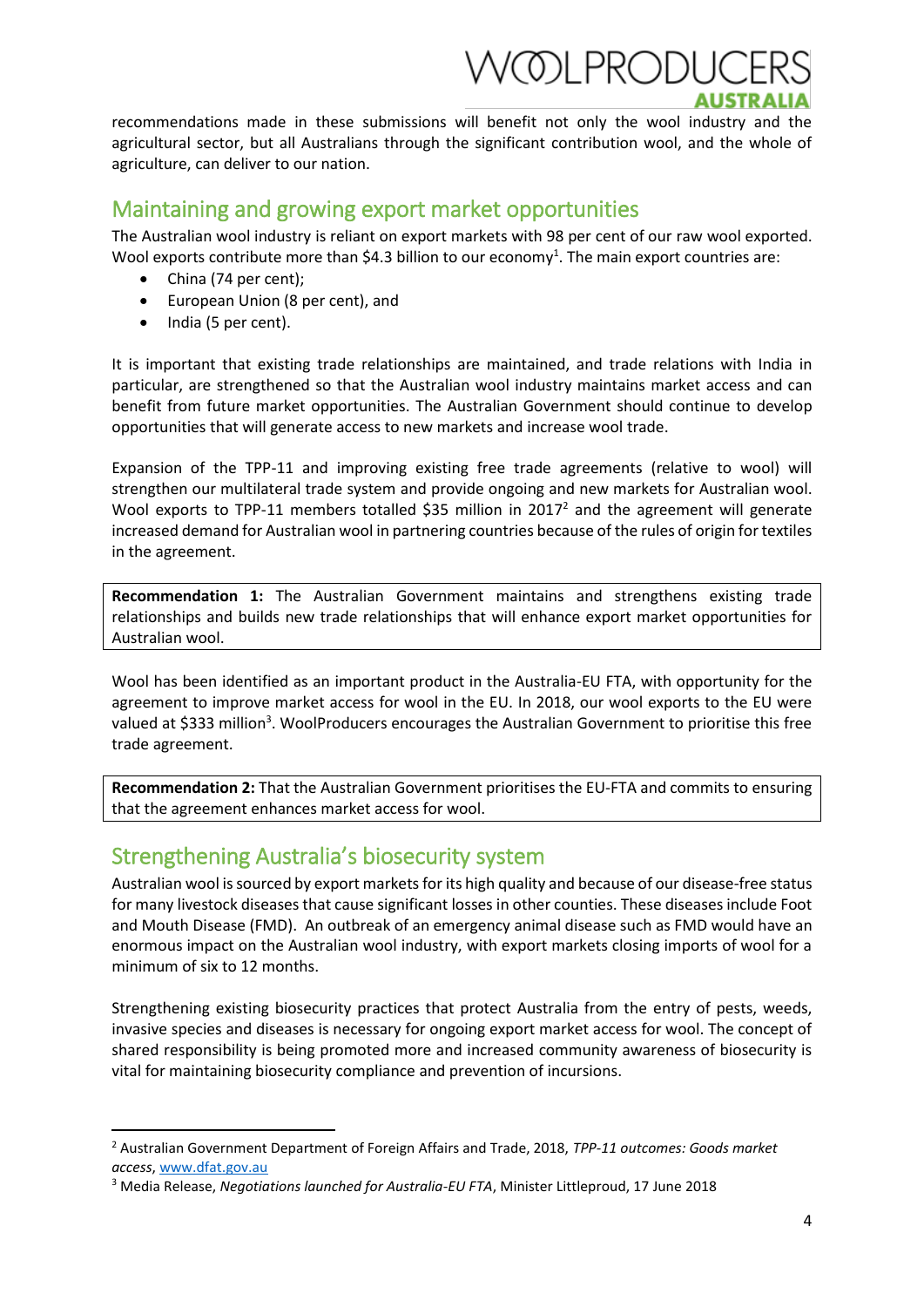## /OLPRODU

Preventative strategies have been identified as providing the highest rate of return for biosecurity spending, and WoolProducers supports practices that are based on preventative measures. With only one third of state and territory government biosecurity investment being spent on implementing preventative biosecurity measures, it is important that the Australian Government encourages jurisdictions to implement increased biosecurity prevention actions.

WoolProducers supports the Australian Government's response to the Intergovernmental Agreement on Biosecurity report, *Priorities for Australia's biosecurity system<sup>4</sup>* and encourages the immediate implementation of all recommendations of the report.

**Recommendation 3:** That the Australian Government acts promptly to implement all 42 recommendations of the *Priorities for Australia's biosecurity system* report.

Management of invasive species, particularly wild dogs, is a critical priority for Australian woolgrowers who are environmental stewards for more than 85 million hectares of Australia's landmass<sup>5</sup>. WoolProducers asks for the Australian Government's ongoing support for the only national biosecurity RD&E organisation, the Centre for Invasive Species Solutions (CISS). CISS was established by the Commonwealth and State Governments, Meat and Livestock Australia, and CSIRO and replaces the four previous biosecurity Cooperative Research Centres.

CISS provides key mitigation tools for woolgrowers to manage pests on their land, leading to beneficial pest, weed and disease outcomes for the environment and animal welfare. These tools enable the Australian wool industry to remain viable and productive. WoolProducers Australia works with CISS on programmes such as the important *National Wild Dog Action Plan* (initiated by WoolProducers in 2013) and its offshoot projects, which deliver improved outcomes for farmers against wild dogs. The *National Wild Dog Action Plan* is an example of positive outcomesthat can be achieved against threats to sustainable agriculture by collaborative efforts between government and industry.

CISS has funding up to the year 2022. However, commitment from the Australian Government to secure, long-term funding is required to ensure the development of new vertebrate pest and weed solutions beyond the current R&D for Profit programme.

**Recommendation 4:** The Australian Government commits to fund the Centre for Invasive Species Solutions for \$20 million per year from 2021 for ten years to broker and manage strategic, large-scale and collaborative invasive species RD&E.

Controlling wild dogs with exclusion or barrier fencing is a priority for woolgrowers. Significant declines in the national sheep flock have been attributed to wild dogs due to both predation and producers' decisions to move away from sheep production due to the costs associated with the management of wild dogs on and around their farms. Many graziers have been forced to quit the industry due to sheep losses, with one producer estimating stock losses, time, trappers, shooters and helicopter hire for dog control costs their business a million dollars a year<sup>6</sup>. In addition, significant impacts are reported on regional economies and environmental parameters.

<sup>5</sup> Wool Production in Australia, 2017, *Wool production in Australia*, Learn about wool, [www.learnaboutwool.com.au](http://www.learnaboutwool.com.au/) 

<sup>4</sup> Craik, W, Palmer, D & Sheldrake, R, 2017, *Priorities for Australia's biosecurity system: An independent review of the capacity of the national biosecurity system and its underpinning Intergovernmental Agreement*, Commonwealth of Australia, Canberra.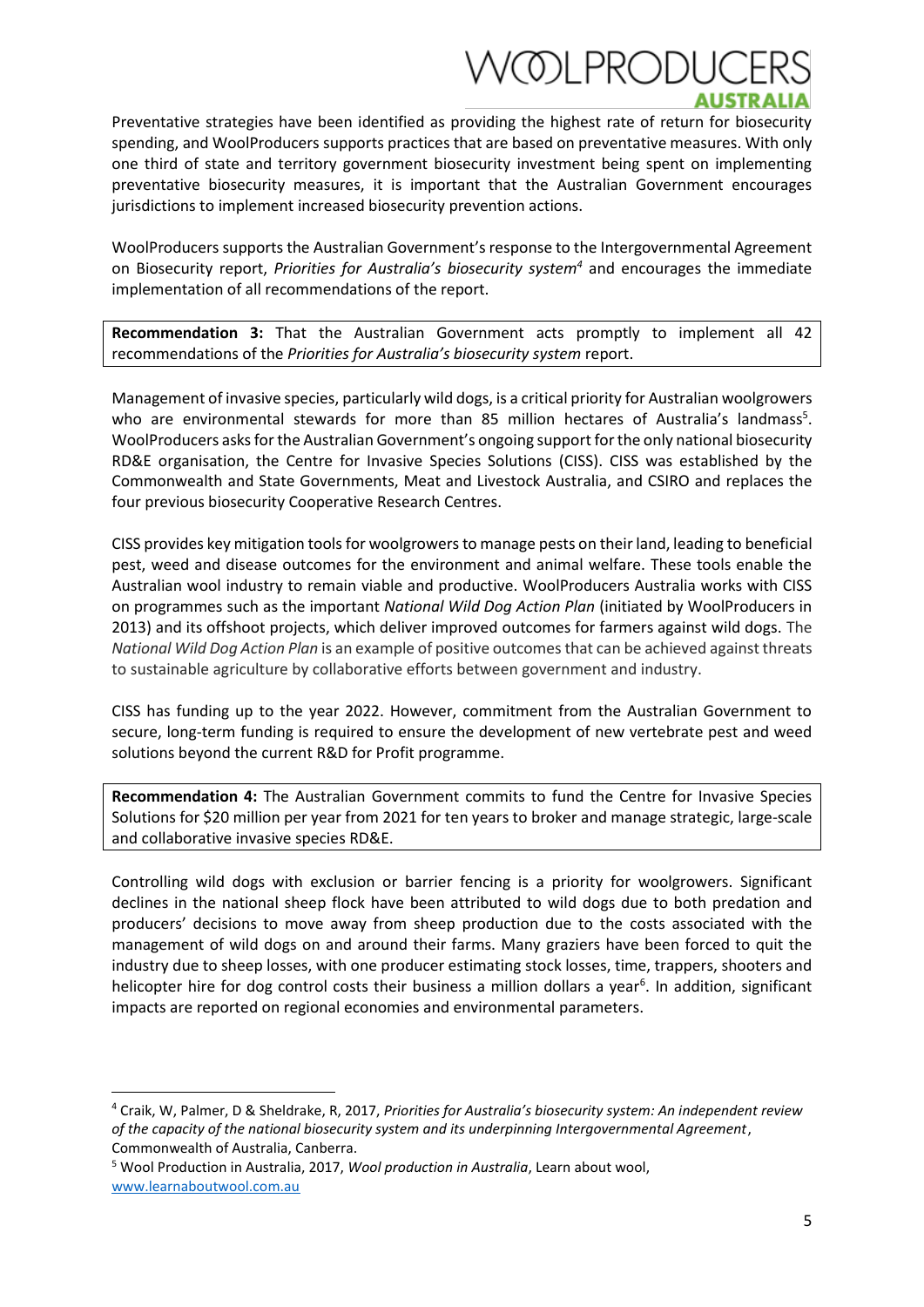# /OLPRODL

It was estimated in 2016 that wild dogs cost Australian agriculture \$89 million a year<sup>6</sup>. Figures from Queensland show sheep numbers have decreased by 70 per cent in the state over the past five years<sup>7</sup> and that in 2008/09, approximately 91 per cent of the state's flock was subject to dog predation<sup>6</sup>. A report from Kondinin Group in 2016 stated that some New South Wales graziers have seen their lambing percentages increase from 10 per cent to as much as 95 per cent once dog exclusion fences have been erected<sup>8</sup>. This is a significant, positive outcome achieved from erecting dog fences, given that losses from wild dogs in New South Wales were costed at \$17 million annually, with 67 per cent of losses being borne by sheep producers<sup>6</sup>.

The President of Livestock SA has described the issue of wild dogs as causing more stress to pastoralists than the current drought in South Australia, with dogs coming through the state's dog fence (due to its poor condition) and travelling south in large numbers<sup>9</sup>. The South Australian Wild Dog Strategic Plan<sup>10</sup> reports that wild dogs are now being found on pastoral and agricultural properties hundreds of kilometres from the dog fence.

In Western Australia, Agriculture and Food Minister Alannah MacTiernan said in 2017 that wild dogs were estimated to cause losses of \$25 million per year and limit employment opportunities in pastoral regions of the state<sup>11</sup>. In Victoria, wild dogs are estimated to cost the livestock industry \$13-18 million per year<sup>12</sup>.

WoolProducers recognises the contribution that the Australian Government has provided to wild dog fences in relevant jurisdictions. WoolProducers asks that the Australian Government continue coinvestment with these jurisdictions to maintain and build new dog exclusion fences to protect sheep from wild dogs.

**Recommendation 5:** That the Australian Government allocates funding for continued contribution to the maintenance and erection of wild dog exclusion/barrier fences.

### <span id="page-8-0"></span>Enabling environmental stewardship through pest management

Kangaroos pose a significant problem to woolgrowers, and most livestock and grain producersfor that matter, in that they rapidly decrease the amount of pasture available for livestock to graze, compete for feed and water resources, and can decimate crops. The Department of the Environment and Energy published a report by Pople & Grigg  $(1999)^{13}$  on their website that states the pest status of kangaroos is due to reasons including:

- Kangaroos damage rangeland and crops;
- Kangaroos damage fences;

[www.nswfarmers.org.au](http://www.nswfarmers.org.au/)

1

<sup>6</sup> eSYS Development Pty Ltd, 2016, *Cost of pest animals in NSW and Australia, 2013-14*, [www.pestsmart.org.au](http://www.pestsmart.org.au/) 7 Landline, 20 November 2018, *New predator-proof fences bring hope to Queensland graziers crippled by wild dogs*, ABC News, [www.abc.net.au](http://www.abc.net.au/)

<sup>8</sup> NSW Farmers' Association, 2018, *100km exclusion fence line opens the gate to new business*,

<sup>9</sup> Keynes, J. (personal communication), January 2019.

<sup>10</sup> South Australian Wild Dog Advisory Group, 2016, *South Australian wild dog strategic plan: A plan to protect the livestock industries and public safety whilst maintaining the integrity of the dingo as a wildlife species*, Government of South Australia.

<sup>&</sup>lt;sup>11</sup> Kondinin Group, 13 September 2017, Record amount to control wild dogs in WA, [www.farminahead.com.au](http://www.farminahead.com.au/) <sup>12</sup> Marsden Jacob Associates, 2016, *Department of Economic Development, Jobs, Transport and Resources* 

*review of the Victorian Wild Dog management program and recommendations for future approaches*, [www.agriculture.vic.gov.au](http://www.agriculture.vic.gov.au/)

<sup>13</sup> Pople, T and Grigg, G., 1999, *Commercial harvesting of Kangaroos in* Australia, The Department of the Environment and Energy, [ww.environment.gov.au](http://www.environment.gov.au/)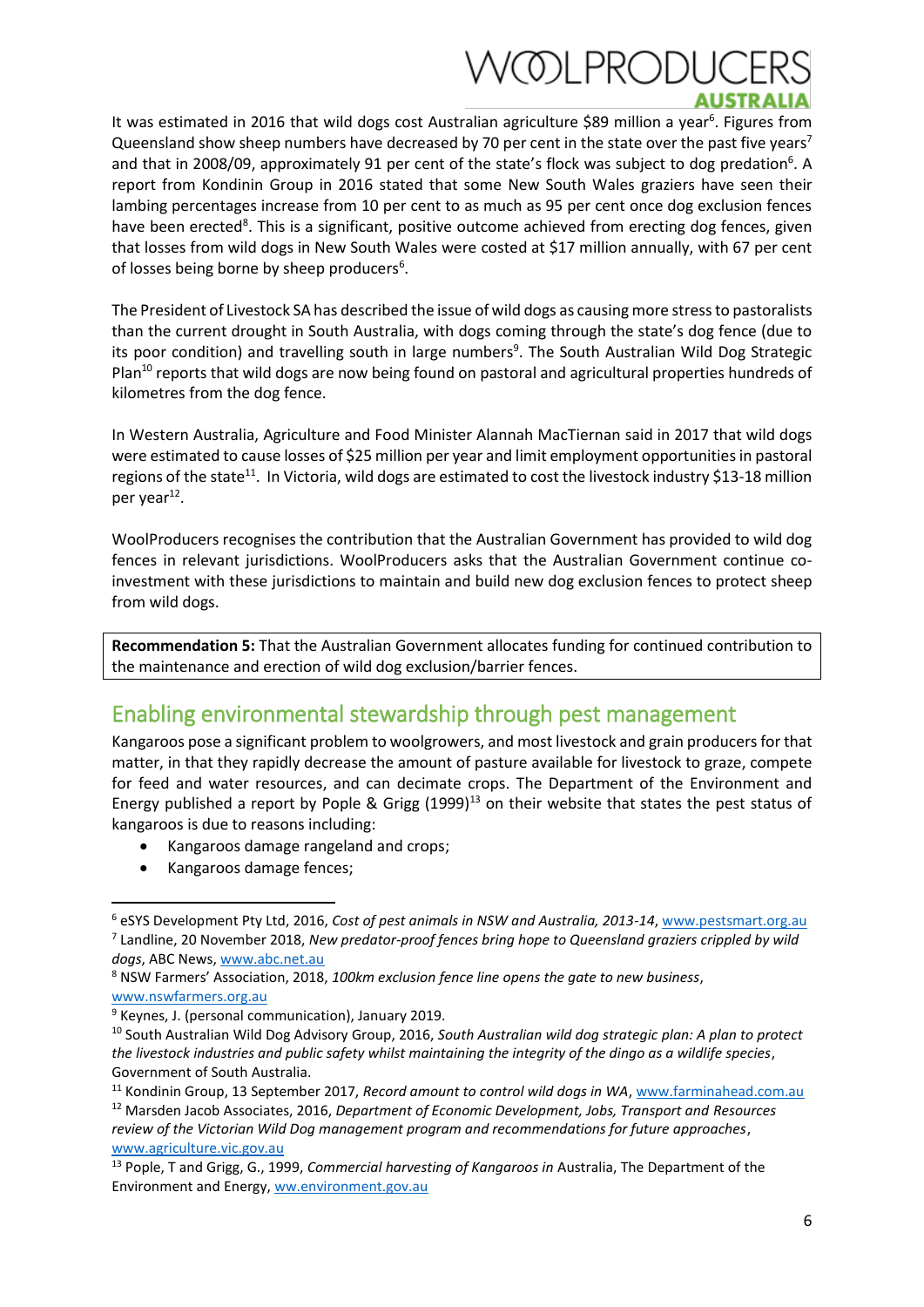

- Kangaroos compete with stock for drinking water in droughts, and
- Kangaroos cause damage and injury when they are involved in collisions with vehicles.

Management of kangaroos in the current drought has been identified as one of the more demanding tasks livestock producers have had to carry out, given the competition for grass and water. Kangaroos cause significant economic impact on farm businesses as they diminish the amount of available feed rapidly. They are also a disease risk and degrade valuable farming land.

WoolProducers is calling for the Australian Government to allocate funding to kangaroo management programmes that will manage sustainable populations whilst reducing damage from kangaroos on farms across Australia.

**Recommendation 6:** That the Australian Government allocates funding to provide systems to sustainably manage kangaroos.

#### <span id="page-9-0"></span>Investing in freight and transport infrastructure

Post-farm gate expenses are one of the highest costs to agricultural businesses, with logistics the largest expense for many commodities. The *Inquiry into national freight and supply chain priorities, Report March 2018*<sup>14</sup> (the Inquiry) identified that significant freight issues exist for farmers, particularly costs in transporting products to markets or export ports.

Investment in road, rail, air and sea freight that enables efficiency gains are likely to lower transport costs for agricultural goods. The flow on effects will see goods such as wool better able to compete in international markets. Transport infrastructure projects that will lower freights costs will benefit woolgrowers. An example is access for B-triple vehicles on key roads so that increased capacity to haul wool bales is made possible on routes where B-triple access is prohibited.

Transport infrastructure projects are particularly important with the finding in the Inquiry that there is concern for state based infrastructure where competing demands for discretionary state funding could result in decreased functionality without consideration of impacts on Australia's international trade competitiveness.

From the report, other risks to freight supply chains in wool growing areas of Australia include:

- Extensive damage to rail and road networks caused by adverse climatic events, which have increased in frequency over the past 20 years<sup>5</sup>;
- Low freight volumes increasing the costs regional communities pay for freight services;
- Transport automation unable to deliver expected supply chain cost savings as in other parts of the economy;
- Access to telecommunications services is inadequate across parts of key transport routes in regional and remote areas, which impedes important safety and economic benefits, and
- Long lead times for return on investment combined with the dual utility freight networks play in social outcomes within communities, mean that different approaches to regional and remote infrastructure are needed to those used in cities. Governments must take the lead to develop freight networks when private investment is non-existent.

With the freight task projected to double in the next 20 years (even with additional investment) the Inquiry panel foresees Australian transport infrastructure will have difficulty serving this demand. The panel stated that 'productivity improvements will need to be obtained through a national approach

1

<sup>14</sup> Commonwealth of Australia, 2018, *Inquiry into national freight and supply chain priorities, Report March 2018*, Canberra.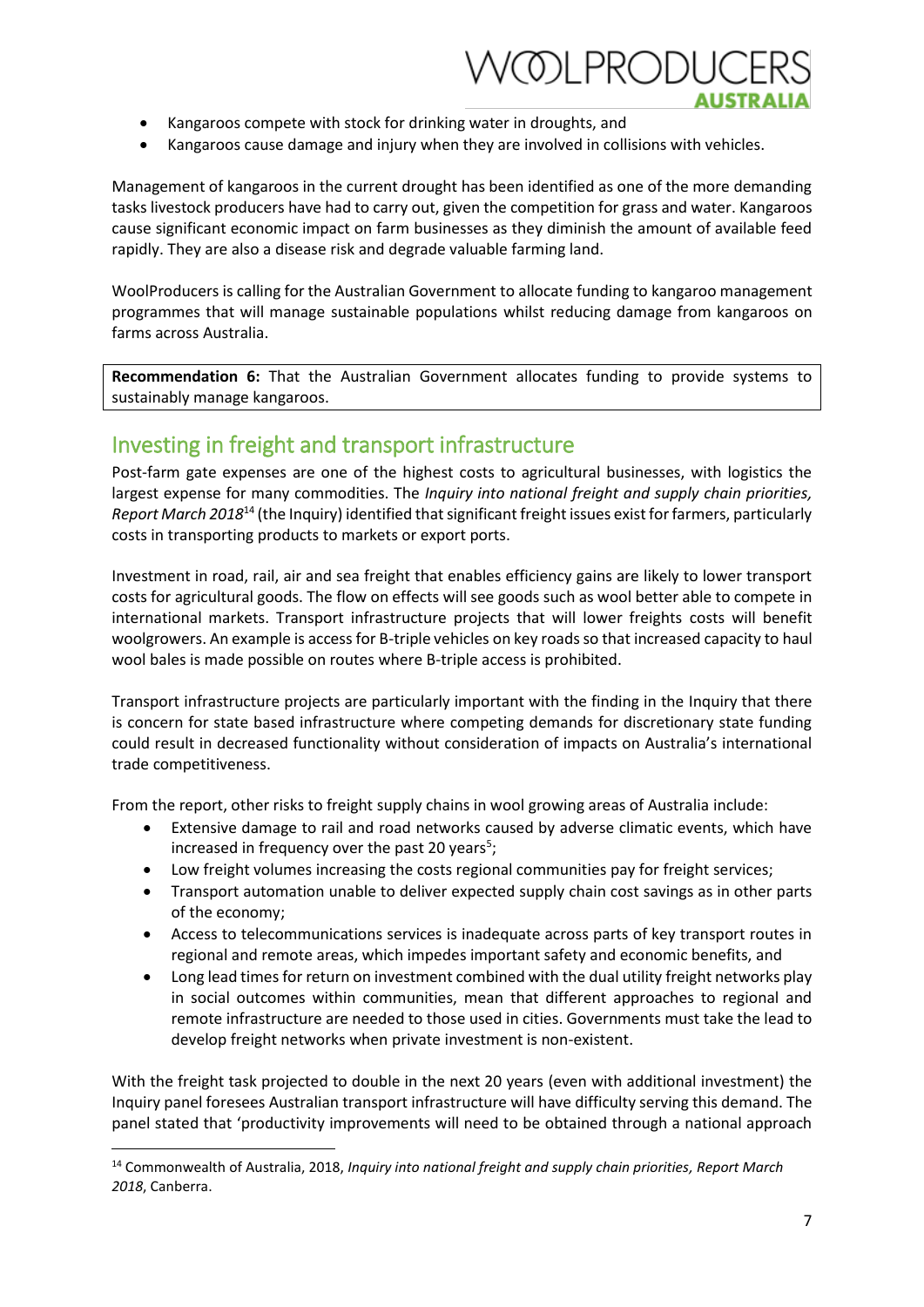## 'OLPRODL

of coordinated investment and reforms'. The integrated approach, as well as measuring freight performance, planning for future and current needs, and acting to deliver the priorities were all identified as critical action areas.

WoolProducers calls on the Australian Government to direct funding that will increase the maintenance of existing infrastructure and use strategic planning for freight routes by employing supply-chain modelling tools (such as CSIRO's Transport Network Strategic Investment Tool (TraNSIT)) to identify priority areas for maintenance, upgrading or building of new infrastructure.

**Recommendation 7:** That the Australian Government commits to funding increased maintenance of existing freight infrastructure, upgrading freight infrastructure identified as a priority from supplychain modelling, and allocate funding to build new infrastructure that will ultimately decrease freight costs for woolgrowers.

### <span id="page-10-0"></span>Improving telecommunications in rural, regional and remote Australia

Many woolgrowers live and work in parts of Australia that suffer poor connectivity and provision of telecommunications services. Issues include mobile blackspots, internet and NBN connection dropouts, lack of service providers and increased costs associated with telecommunications. Reliable and affordable telecommunications is important for farmers and their families so that they can access the digital economy for their business, education, health and social needs.

The *Accelerating precision agriculture to decision agriculture* report<sup>15</sup> estimates that digital agriculture being fully implemented in Australia would boost the value of agricultural production by 25 per cent, or \$20.3 billion to the gross value of agricultural production. The flow-on effect to other parts of the Australian economy would be \$24.6 billion. The report quantifies the impact of unconstrained decision agriculture to the Australian economy from the wool sector alone would equate to a \$452 million increase in GVP (18 per cent) and the potential benefit to the economy would be an increase in GDP of \$1,128 million. This exceeds the estimated contribution that commodities such as beef, sheep meat, pork and dairy would make to the economy. However, these significant contributions to the national economy, and to the businesses of farmers throughout Australia, can only be achieved through investment by the Australian Government to improve telecommunications services in rural, regional and remote Australia.

Results from the 2018 *National Farmers' Federation Telecommunications Survey<sup>16</sup>* highlighted stark results for Australia's rural telecommunications services. Of the 614 respondents who answered their occupation was a farmer, 70 per cent identified they operated a sheep enterprise. It is therefore vital that telecommunications services are improved in regional Australia for the benefit of sheep and wool producers. Regional telecommunications services are essential for woolgrowers to run profitable farm businesses. The *2018 Regional Telecommunications Review: Getting it right out there*<sup>17</sup> found that gaps in communication infrastructure exist in terms of coverage, data speeds and competition between telecommunication providers. The ten recommendations put forwards from the review address the issues faced by many Australians living in regional and remote Australia, and WoolProducers calls on the Australian Government to act to implement all ten recommendations.

<sup>15</sup> Cotton Research and Development Corporation, 2017, *Accelerating precision agriculture to decision agriculture: Enabling digital agriculture in Australia*,<http://farminstitute.org.au/p2dproject>

<sup>&</sup>lt;sup>16</sup> Results can be accessed at<https://www.nff.org.au/get/submissions/6119.pdf>

<sup>17</sup> Commonwealth of Australia, 2018, *2018 Regional Telecommunications Review: Getting it right out there*, Commonwealth of Australia, Australia.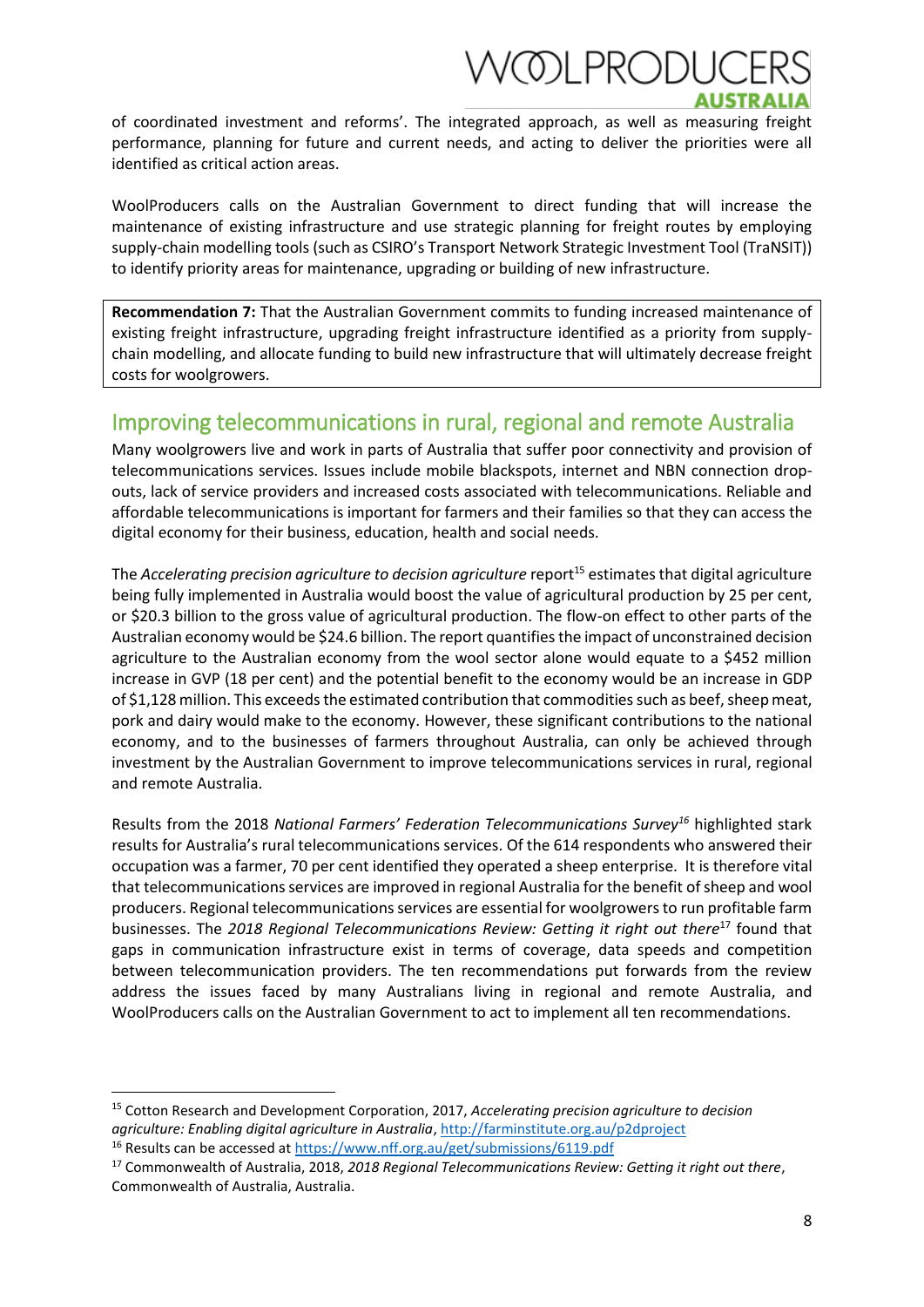'OLPRODU

**Recommendation 8:** That the Australian Government promptly acts to implement all ten recommendations from the 2018 Regional Telecommunications Review.

#### <span id="page-11-0"></span>Enabling profitable farm businesses

The wool industry is expected to reach the highest level of farm cash income in 20 years, with a 35 per cent increase than the average cash income for the 2017-18 financial year<sup>18</sup>. This increase is predicted by ABARES projections to remain high over the coming couple of years, unless exceptional circumstances or drought continues across wool growing areas. At 31 October 2018, there were 3,583 Farm Management Deposits (FMDs) held solely by sheep enterprises, with the balance increasing by more than \$100 million over the past four years to a current value of \$318,288,000<sup>19</sup>.

WoolProducers recommends that direct access to FMDs should be extended so that agribusiness trusts can be provided with a broader range of interest offset facilities for farm debt. FMDs allow increased financial certainty and resilience.

**Recommendation 9:** That the Australian Government allows direct access to Farm Management Deposits to companies and agribusiness trusts.

A large proportion of farm businesses are operated in a trust business structure. The trust structure allows costs to be offset in good years so that unprofitable years can be managed through financially. Succession planning is also managed through the trust structure as it allows assets to be owned across generations. WoolProducers advocates that current taxation arrangements for farms in trust structures should continue.

**Recommendation 10:** That the Australian Government commits to retaining the current provisions around taxation of trust income.

Instant asset write-offs have proven popular, enabling farm businesses to build resilience by incentivising investment in farm equipment and machinery valued at \$20,000 or less. This write-off complements accelerated depreciation measures allowing farmers to claim costs expended on fodder storage after one year as opposed to three. Instant asset write-offs also enable woolgrowers to update equipment which at times improves Occupational Health and Safety outcomes on-farm. Further benefit is derived by local businesses where money is spent to purchase these assets.

**Recommendation 11:** That the Australian Government commits to extending the current small business instant asset write-off and retains accelerated depreciation arrangements for primary producers in perpetuity.

Financial management in a volatile, high risk industry such as farming is vital to ensuring businesses are able to manage and recover from adverse events, such as drought. WoolProducers strongly supports the National Farmers' Federation drought policy which targets preparedness, enhances resilience and reduces the impact of drought on the profitability and viability of farm businesses.

Currently, there is confusion surrounding eligibility for drought assistance and application processes can be difficult to complete. Rural Financial Counsellors (RFCs) should continue to be made available to assist farmers in completing drought assistance applications so that more farmers are able to access

<sup>18</sup> Rural Bank, 2018, *Australian Wool Annual Review*[, www.ruralbank.com.au](http://www.ruralbank.com.au/)

<sup>19</sup> Department of Agriculture and Water Resources, 2018, *Farm Management Deposit Statistics*, [www.agriculture.gov.au](http://www.agriculture.gov.au/)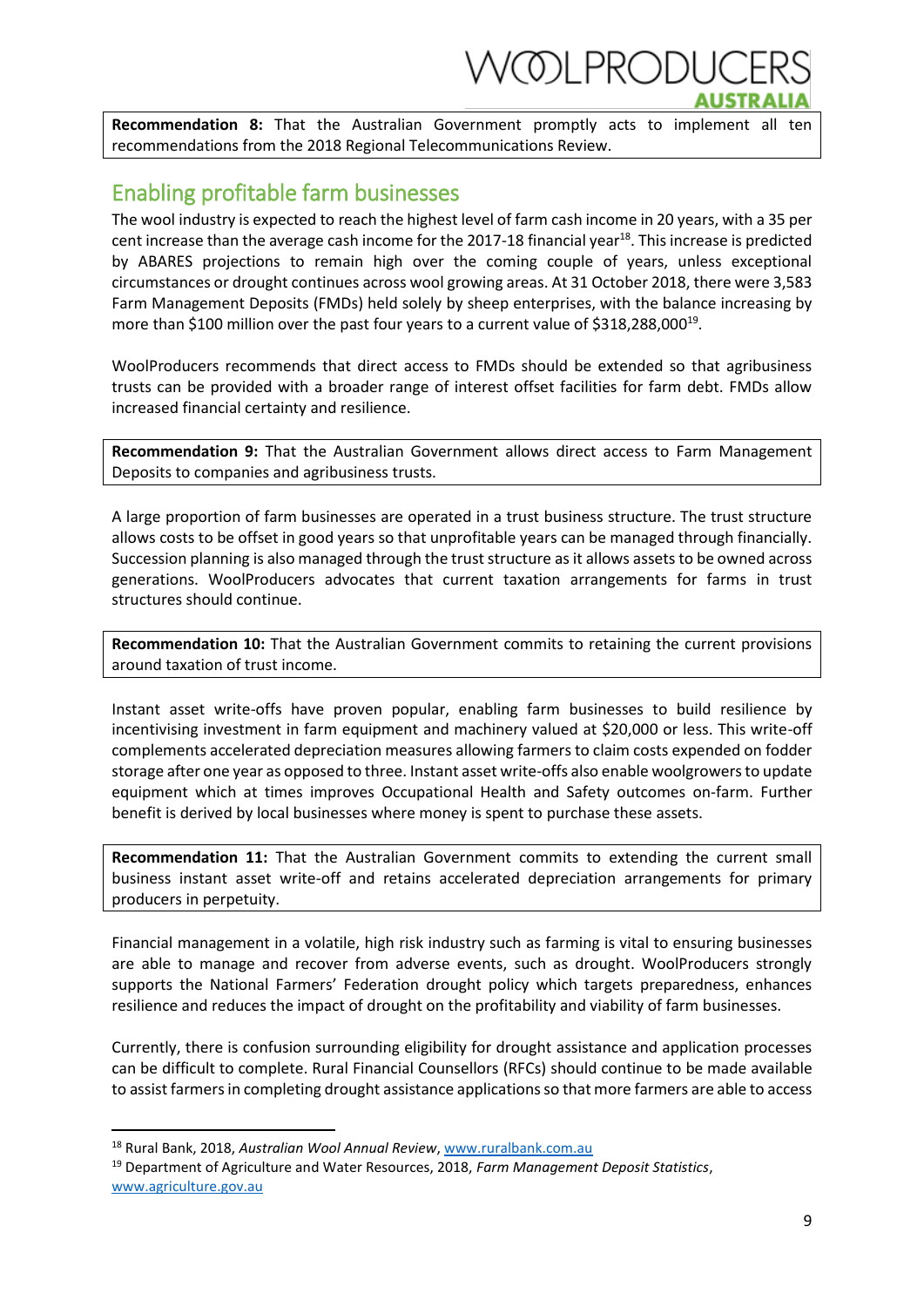# /OLPRODUC

aid. RFCs' work could extend to helping farmers prepare for and recover from droughts as well. Outside of drought events, Rural Financial Counsellors could be made available to assist farmers in improving their general business acumen and financial literacy so that they can run viable, profitable farm businesses.

**Recommendation 12:** That the Australian Government makes Rural Financial Counsellors available to assist farmers in applying for drought aid, in preparing for and recovering from drought events, and to teach business and financial skills that build viable, profitable farm businesses.

A consistent approach to drought policy is required nationally, founded upon a strong national drought policy. The policy should include provisions for a reduction in rural land rates during drought so that producers are able to direct money to manage through drought circumstances. Given the current drought gripping large tracks of land across many states, this must be prioritised so that there is firm policy in place to manage future droughts.

**Recommendation 13:** That the Australian Government develops a national drought policy.

**Recommendation 14:** That the Australian Government reduces rural land rates for primary producers during times of drought so that producers are able to manage financially through drought events.

### <span id="page-12-0"></span>Building a strong workforce for the wool industry

A populated workforce is essential for Australia's wool industry to continue to operate efficiently and profitably. Access to skilled labour throughout the supply chain, from farmhands to shearers, wool classers to traders, is important for the industry to grow. However, it is increasingly more difficult for woolgrowers to source labour in some roles, such as shearers.

Attracting young Australians to take-up careers in the wool industry is vital to the industry's workforce succession. Promotion of careers in wool and concurrent accessibility to training (whether through agricultural colleges, TAFE or university courses) will provide avenues for youth to enter the industry. To assist industry workforce succession, WoolProducers Australia requests the Australian Government continue to provide funding to programmes that will see skilled workers available within the wool industry. This includes, for example, shearer training, and animal husbandry and science courses at tertiary institutions.

**Recommendation 15:** That the Australian Government commits funding to ensure the longevity of training programmes that provide a skilled workforce suitable for positions in all sectors of the wool industry.

Occupational Health and Safety (OH&S) has been a key priority for WoolProducers, with our work in this space focussed on contractors and employees who are based in shearing sheds. General occupational safety information, as well as drug and alcohol campaigns, have succeeded in addressing workplace issues encountered by some involved in the wool harvesting industry.

WoolProducers acknowledges OH&S work carried out by other commodities and the national not-forprofit organisation, Farmsafe Australia. Farmsafe Australia conducts the annual 'Farm Safety Week' which sees many commodities and the National Farmers' Federation campaign to reduce the number of injuries and fatalities on farms throughout the country. The Australian Government should provide funding that supports agricultural commodities in delivering OH&S campaigns.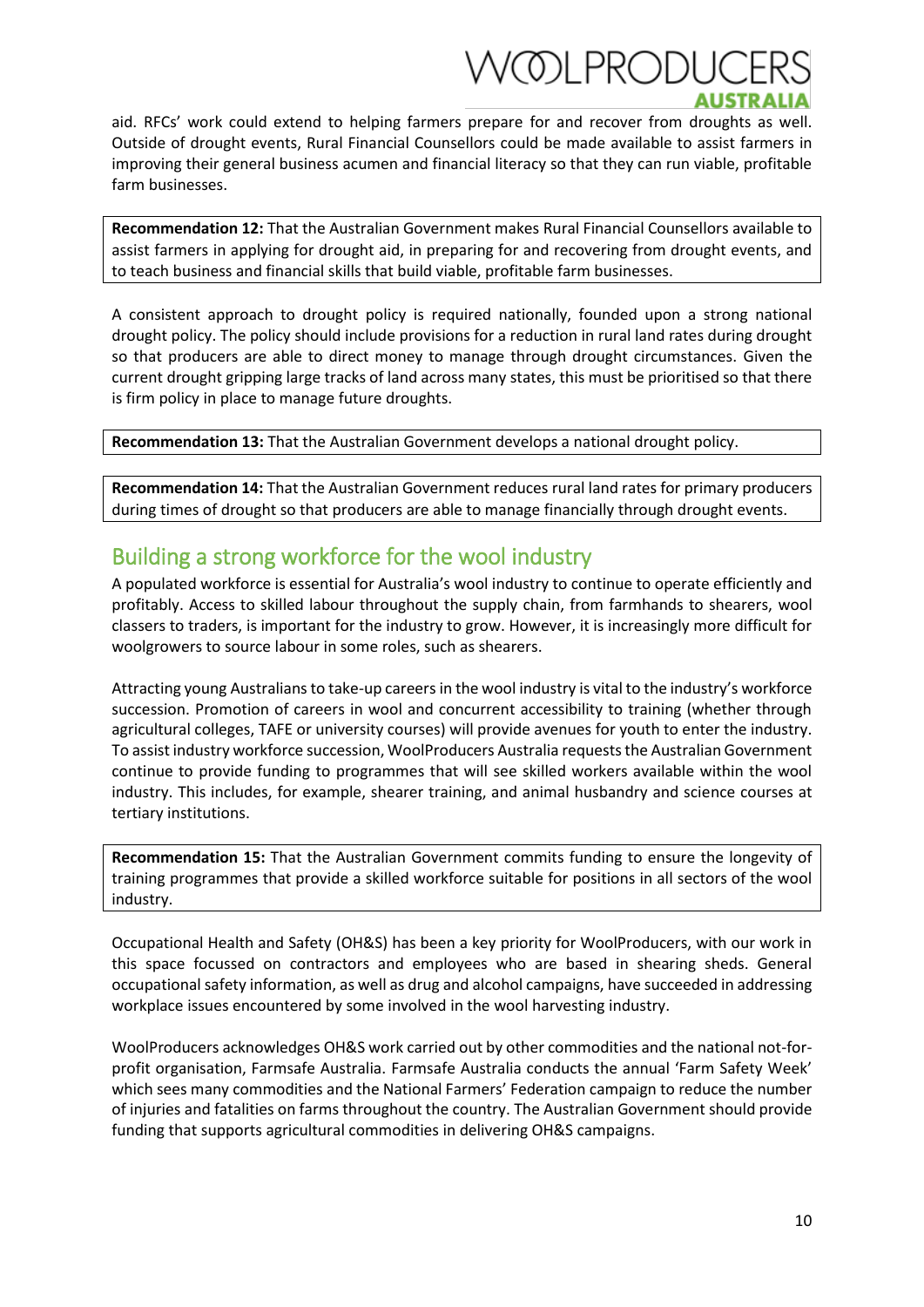# 'OLPRODU

**Recommendation 16:** That the Australian Government provides funding to campaigns and organisations that focus on promoting occupational health and safety in the agriculture industry.

#### <span id="page-13-0"></span>Commitment to Rural Research and Development Corporations

Woolgrowers have long recognised the importance of investing in research and development, with the commodity being the first to introduce a levy for R&D in 1936<sup>1</sup>. Every three years, Australian wool levy-payers vote to set the levy they will pay for R&D, administered by the industry's Research and Development Corporation (RDC), Australian Wool Innovation (AWI). By voting to set the levy, woolgrowers demonstrate their desire to continue investing in research and development that will benefit their industry. The levy monies raised are also used by AWI for marketing and promotion of our wool.

RDCs provide significant innovation and solutions to farmers through research, development and extension activities. The RDCs are responsible for most of the rural R&D in Australia. This R&D is funded through industry levies and matched Government contributionsfor research and development activities. The Council of Rural Research and Development Corporations Chairs reported that for every \$1 invested in rural R&D, \$10.51 is returned after 25 years<sup>20</sup>.

R&D outcomes assist farmers through improvements in farming technology and practices which ultimately assist in enabling farm businesses to be more profitable. Extension services link the research to farmers, encouraging uptake and adoption of the R&D outcomes.

WoolProducers seeks a commitment from the Australian Government to continue matching industry levy contributions, so that the benefits of RDC work can continue to assist farmers and benefit the Australian economy more broadly.

**Recommendation 17:** That the Australian Government maintains the Rural Research and Development Corporation model and commits to continued contributions matching industry R&D levies.

### <span id="page-13-1"></span>**Conclusion**

1

WoolProducers Australia is committed to working with industry stakeholders and the Australian Government to grow a prosperous, viable wool industry that makes a significant contribution to the nation's economy.

The 17 recommendations made in WoolProducers' submission, as well as the recommendations made in the National Farmers' Federation pre-budget submission, will enable wool and agriculture to deliver significant economic, social and environmental policies that benefit not only our sector, but every Australian. Achieving a \$100 billion industry by 2030 is a significant undertaking, but with the support of the Australian Government, we look forward to achieving this vision of which the rewards will benefit all Australians.

<sup>20</sup> Council of Rural Research and Development Corporation Chairs, 2010, *Impact of investment in research and development by the rural research and development corporations*, [www.ruralrdc.com.au](http://www.ruralrdc.com.au/)